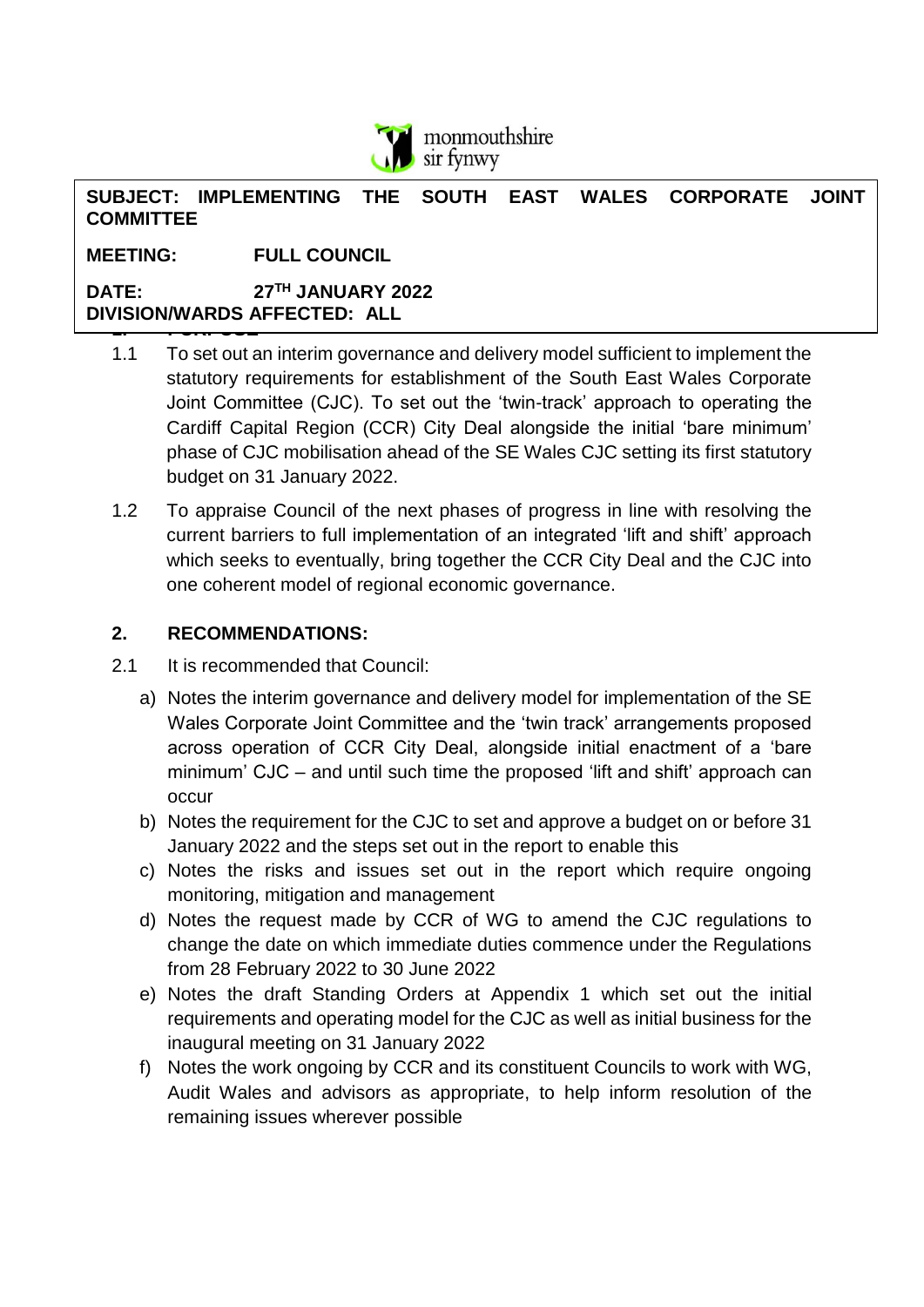g) Supports the Leader of the Council in his duty to consider and set the first budget of the SE Wales CJC on 31 January 2022 in order to ensure the Council is complying with the legislation as required

## **3. KEY ISSUES:**

## 3.1 **Summary**

- 3.1.1 The report provides an update to Council on Welsh Government Regulations to establish Corporate Joint Committees and sets out the interim governance and delivery model to implement the statutory requirements for CJC's as set out by Welsh Government.
- 3.1.2 The report sets out the next phases of progress via the implementation of a "lift and shift" approach which seeks to eventually bring together the CCR City Deal and CJC into one coherent model of regional economic governance.
- 3.1.3 The detail within the report is in a common format which is being presented to all 10 CCR member Councils through January 2022 with the aim of agreeing the common set of recommendations.

### 3.2 **History of the Cardiff Capital Region City Deal**

- 3.2.1 The Welsh Government's SEW Corporate Joint Committee Regulations 2021 establish a Corporate Joint Committee (CJC) for the ten Councils that constitute the Cardiff Capital Region. The legislation came into effect on 1 April 2021 and the first statutory duty of the CJC for SE Wales is to set its budget on or before 31 January 2022. A set of immediate 'commencement duties' requiring the CJC to begin work on preparation of a Strategic Development Plan, a Regional Transport Plan and enactment of economic wellbeing powers were due to be adopted by the SE Wales CJC on 28 February 2022.
- 3.2.2 A significant body of work has been undertaken by CCR and its constituent councils in preparation for enactment of a corporate entity CJC, given this objective has been a matter of long-term collective endeavour. The direction set through successive business plans, has set the course for evolution from a single funding programme – City Deal – to the multiple funding functions and accountabilities of a wider City Region via a CJC. Work to date has scoped the vision, functions and mission to decipher the 'best fit' opportunities; assess the current Joint Cabinet Committee model to appraise benefits, limitations and opportunities; assess options for a new delivery structure via a CJC; and determine optimal processes for implementation.
- 3.2.3 On inception of CCRCD in March 2016, the mission was to make CCR more investable, competitive and resilient – promoting inclusive growth and the aim of 'no place gets left behind'. It recognised the 'think local, act regional' mandate and the principle, that through working together everyone achieves more. This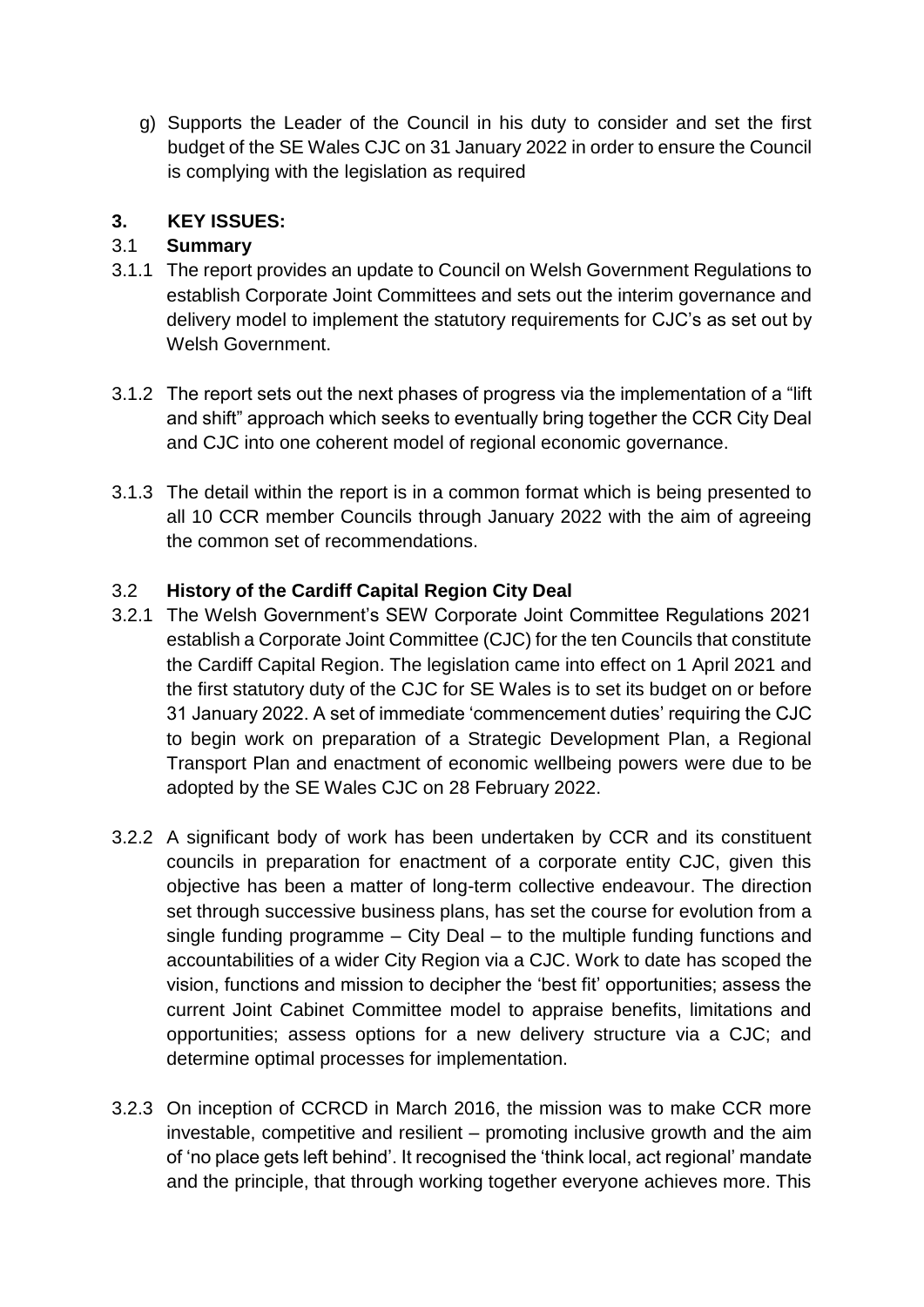is particularly pertinent in the case of market facing functions such as the economy, housing, land-use and transport where markets don't respect administrative boundaries and where supply chains, connectivity, clusters and innovation diffusion 'spill over' and straddle geographies.

- 3.2.4 In this way, the establishment and underpinning ambition of the CCR City Deal has already accomplished shared purpose across all 10 Councils and much of the heavy lifting to translate this into projects and programmes has been done. Trust, strong relationships, and a commitment to place-based priorities has reinforced the profile, partnerships and reputation. The operation of the Investment and Intervention Framework Fund provides an incentive for continued co-operation and collaboration.
- 3.2.5 Following successful passage through Gateway Review #1, Regional Cabinet has scaled up ambitions through a new 5-year strategic business plan and an Investment Prospectus that sets out asks and offers in the order of £4.2BN investment to deliver 33,500 high skill jobs, £3.75BN leverage and £2.5BN GVA. This is significant because in a new world of Levelling-up, Connecting the Union, the UK as a Science Superpower and a new Programme for Welsh Government – investment will be secured competitively. It follows that CCR must be able to compete to win resources; develop new financial flexibilities and develop propositions to work with Welsh and UK Governments to address challenges of Covid, Climate and low growth-productivity.

### 3.3 **Core Principles of Regional Economic Governance in the CCR**

- 3.3.1 Whilst CCRCD has achieved much to date, there are also constraints. CCR City Deal is supported by an Accountable Body delivery structure and as effective as this has been, relies upon complex back-to-back arrangements with constituent Councils and does not afford the benefits of being able to act direct; to have its own balance sheet; to acquire and hold assets and importantly, to borrow. CCR has thus outgrown its initial structure and operating model and needs to evolve to properly capitalise on investment and opportunities for the region.
- 3.3.2 Notwithstanding support for evolution, the CCR City Deal Joint Working Agreement (JWA) – its core values, principles and ways of working – must be maintained. Experience shows that regional collaboration works best when Councils retain absolute control over CCR decision-making, and it follows that any future CJC should follow the principles behind the current JWA. Efficiency of structures streamlined governance and having a future-proofed approach which is capable of providing CCR with optimum flexibility to partake in additional investment programmes beyond the City Deal are therefore key objectives for the CJC. The hard work has already been undertaken since the CJC is not the vision or strategy  $-$  it is simply the vehicle or mechanism for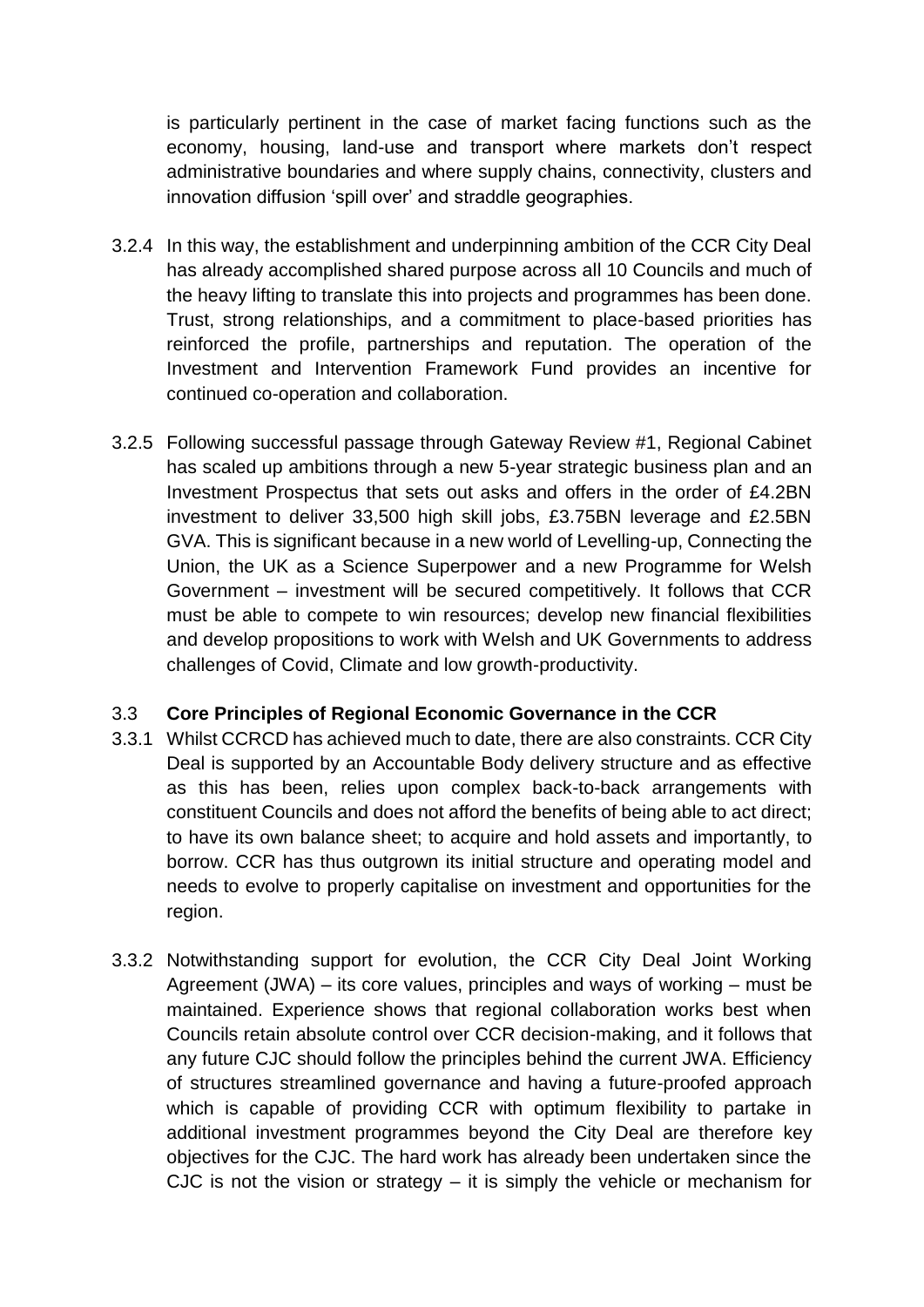optimal delivery of CCR's vision and strategy. Core principles are thus intended to:

- Retain the principles and ways of working set out in the JWA, emphasising concurrence with local arrangements, building additionality over time and on a case-by-case basis and as required by the CJC
- Establish a strong system of multi-tier governance and distributed leadership, with the CJC setting its own compelling vision and aims and objectives
- Recognise that devolution has many faces and the need to work with both Welsh and UK Governments & ensure CCR has access to all available investments & opportunities
- Reinforce a positive-sum game. The uniqueness of the model of LA democratic legitimacy and localism sits at the heart of CJC which will be controlled and led by LAs.
- Pose no threat to LA services with the assumption that functions, services and resourcing are pulled from the centre not local authorities. No local power, functions, services or resources will be lost or displaced – unless a case is made and supported by LAs (such as Regional Bus) - and LAs will also deal directly with UK Government and Welsh Government and continue to deliver large-scale projects including those of regional, national and international significance and supported by both governments. This will emphasise absolute concurrence and compatibility with local arrangements.
- CJC is capable of adopting Welsh Government's policy position and ambitions for a system of regional economic governance – and is equally able to respond in the face of the growing presence of UK Government in Wales. CCR is able to act as a neutral space in the middle, working positively with both bodies to ensure the region is positioned optimally to see challenges and opportunities through the prism of 'place' and adopt a sense of enlightened self-interest. With regional investment and 'localism' central to developing policy, CCR must deliver for the region, Wales & UK.

# 3.4 **Making Progress**

- 3.4.1 With the above principles in mind, at its meeting of the 20 September 2021, Regional Cabinet approved a report that established the 'Lift and Shift' principle (Appendix 2). This meant moving across the CCR City Deal Funding Agreement into the CJC, as the preferred model for CCR's transition to one integrated model of regional public investment. The report further set out a comprehensive Transition Plan to oversee the process of evolution and a critical path for achieving key milestone dates.
- 3.4.2 The report described a number of live risks and issues, relating to a series of unresolved matters concerning the implications of CJCs' financial status for taxation purposes and borrowing and their impacts. It was stated that work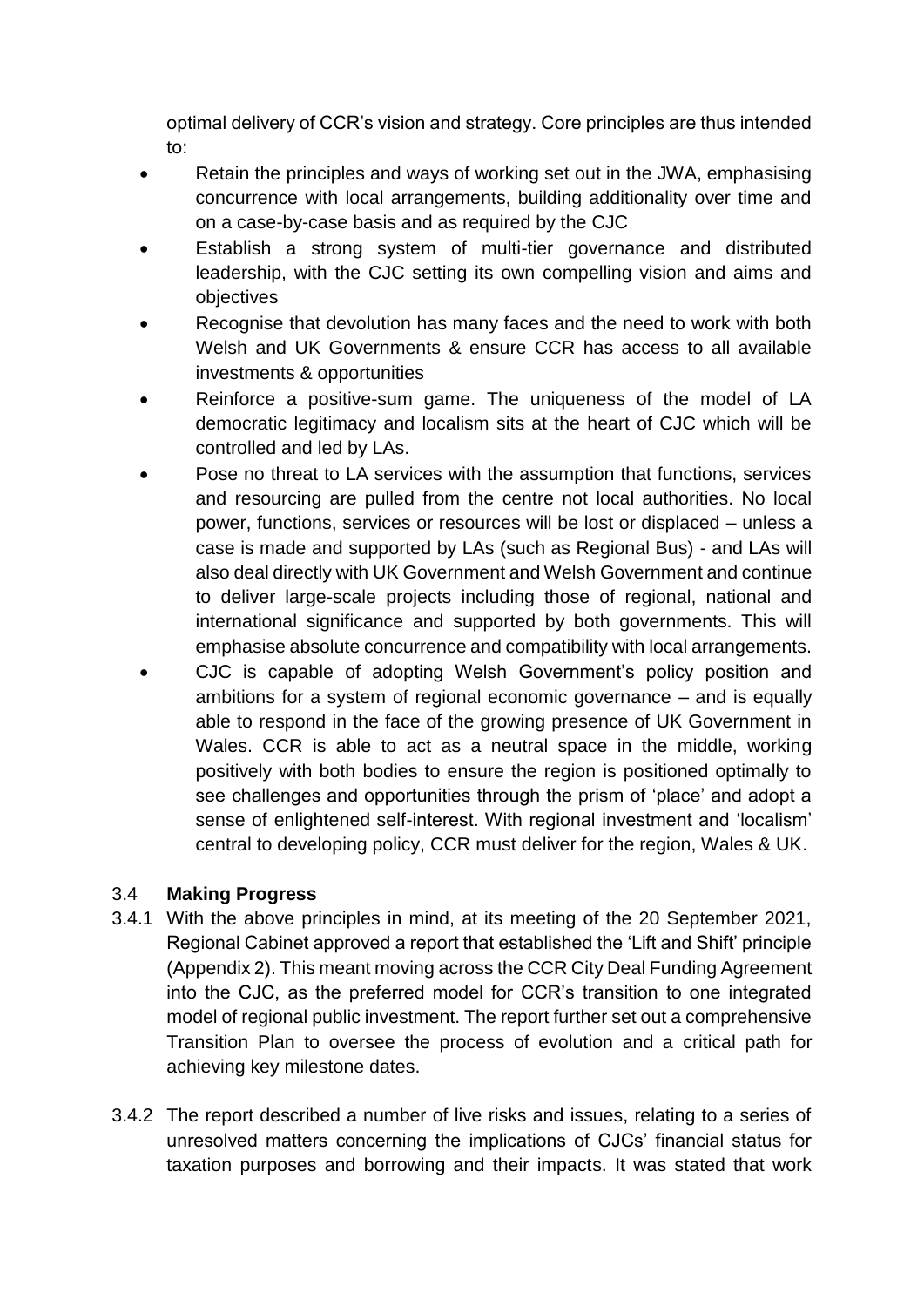would continue to be undertaken with CCR's advisory team and WG to resolve the issues sufficiently in allowing for Lift and Shift model to be implemented in early 2022. A letter was also provided from the WG Minister for Finance and Local Government to reiterate this intent and the report sought to commit to a 'no worse off' principle, on this basis as at the point of transition.

- 3.4.3 In the intervening period, it has become clear that the risks and issues highlighted will not be resolved sufficiently to support 'lift and shift' of the CCR City Deal into the CJC – and by the date of CJC budget setting on 31 January 2022. This is mainly because the issues that require resolution, namely s.33 (VAT) status, need the approval of bodies such as HMRC and HM Treasury (HMT) and these clearly sit outside the sphere of direct influence and control of WG. In addition, further issues have arisen in respect of Corporation Tax. This is a complex matter not addressed so far in the Regulations; and could have significant implications to the CCR operating model unless similarly addressed through an application to HMT for relevant dispensations. Work is underway on addressing this, with CCR supporting WG's business case application to HMRC for the relevant dispensations.
- 3.4.4 In other words, there remain a number of substantially unresolved matters, that unless addressed and resolved prior to full 'lift and shift' implementation and are understood and mitigated against ahead of 'bare minimum' implementation – could have a significant impact. On the latter point, even basic activities under a 'bare minimum' CJC may still incur a level of irrecoverable VAT and as such an initial scaled back approach which reduces such a potential risk is proposed.
- 3.4.5 The impacts of all these issues are not standalone and consideration will need to be given to the matter of seeking UKG support regarding the timing and transfer of the existing CCRCD Funding Agreement to the CJC. In addition, it must be understood that these are complex and inter-connected issues and there are no 100% guarantees of success. Wider financial status issues are bound up within making the case for s33 status and in essence, the need to demonstrate the intent and effect of the CJC legislation, which is for them to be 'creatures of LAs' and 'part of the LG family'.
- 3.4.6 CCR has made representations to WG on these issues, including seeking a resetting of the statutory budget timeframe. WG has advised that this is not possible due to timescales and the need to carry out statutory consultation on any proposed changes. However, the issues raised are recognised and understood and implementation on the basis of a pragmatic and proportionate provisional approach is supported. Additionally, legal advice has been taken on the risks and challenges posed to CCR of 'doing nothing' and it is clear that CCR's constituent Councils must be minimally compliant at this stage.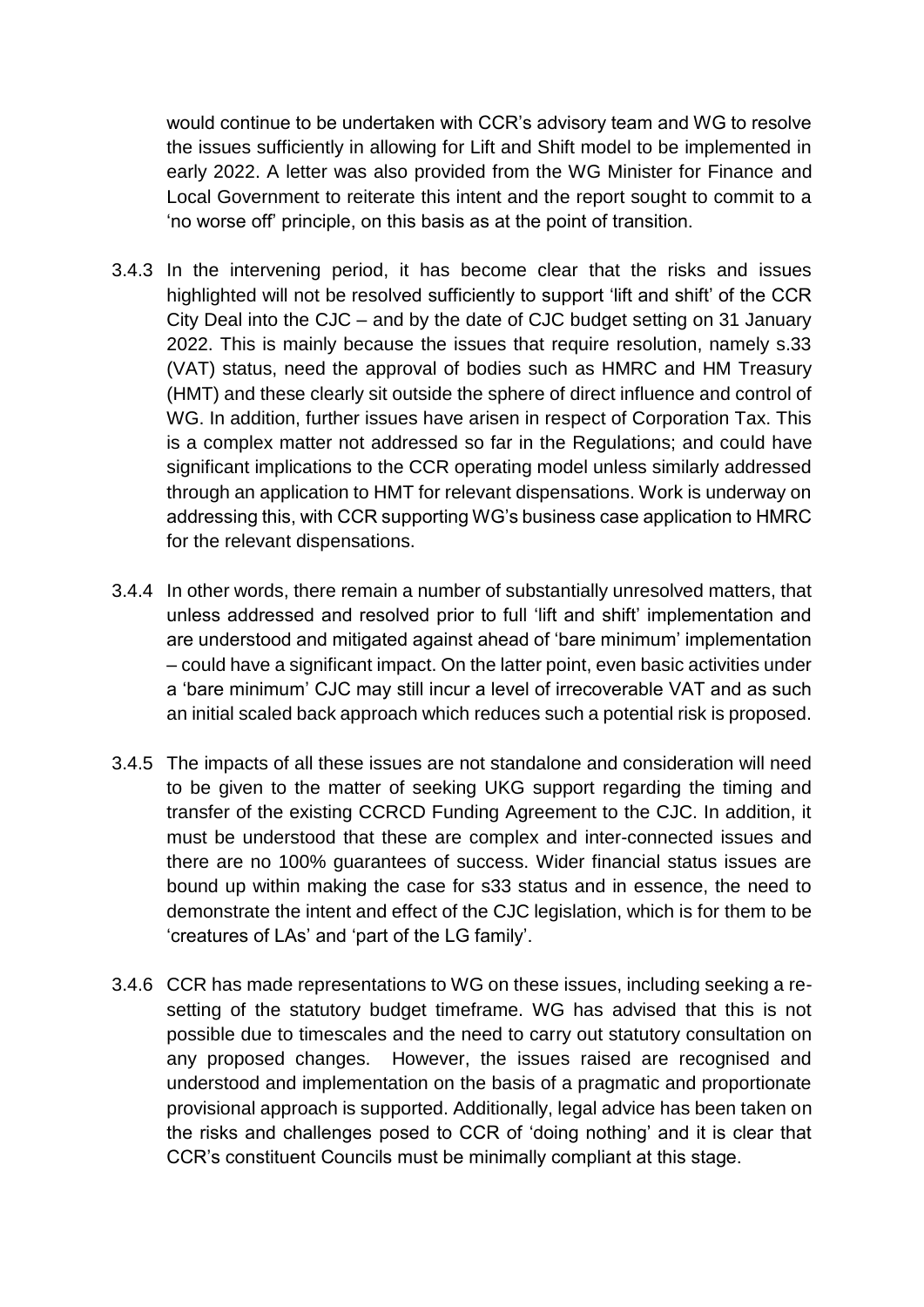- 3.4.7 The 'bare bones' implementation of the CJC legislation will therefore need to be 'twin-tracked' with continuation of the current Joint Committee/Accountable Body-led model for delivering the CCR City Deal for the time being. This dual approach is unavoidable and will provide business continuity for City Deal delivery.
- 3.4.8 WG has also set out that the date of commencement of immediate duties around preparation of the Regional Transport Plan, Strategic Development Plan and economic wellbeing powers, can be changed from the original date set for SE Wales of 28 February 2022 to 30 June 2022 – thus, falling in line with other CJC regions. This report recommends that this later date is accepted in order to better align with the proposed bare minimum approach.
- 3.4.9 Further background information pertinent to this is set out in the Report to Regional Cabinet of 13 December 2021 (Appendix 3).

### 3.5 **Next stages**

- 3.5.1 Whilst the above issues are complex and require the re-doubling of efforts across WG with support from CCR and its technical and legal advisory team and its constituent LAs, it is recognised that where progress can be made, then it should be made.
- 3.5.2 The 'bare minimum' model proposed in this report, thus offers a pragmatic way of enabling the ten member Councils of CCR, to begin implementing the CJC requirements and adopting statutory duties – whilst at the same time – supporting WG to progress the resolution of issues, which are preventing a transition to Lift and Shift at this time.
- 3.5.3 This means putting in place a series of steps that will define the critical path between now and 31 January 2022 (the date by which the CJC must approve its budget), in order to ensure compliance with the legislation, but in ways which protects CCR's ten constituent Councils' short and long-term position and wherever possible, safeguards against any detriment.
- 3.5.4 On the basis of external advice and technical support, the proposed 'bare minimum' model will enable CCR to demonstrate it has commenced transition, ensuring compliance with the legislation and regulations. It is essentially creating the outline of the CJC as an absolute statutory minimum and as an interim holding position only. It will include:
	- Setting minimal nominal budgets and the amounts payable by each constituent local authority for the operation of the CJC no later than 31 January 2022;
	- Agreeing with the Auditor General for Wales the CJC audit scope and fee, which is proportionate and reflects the CJC's bare minimum operations: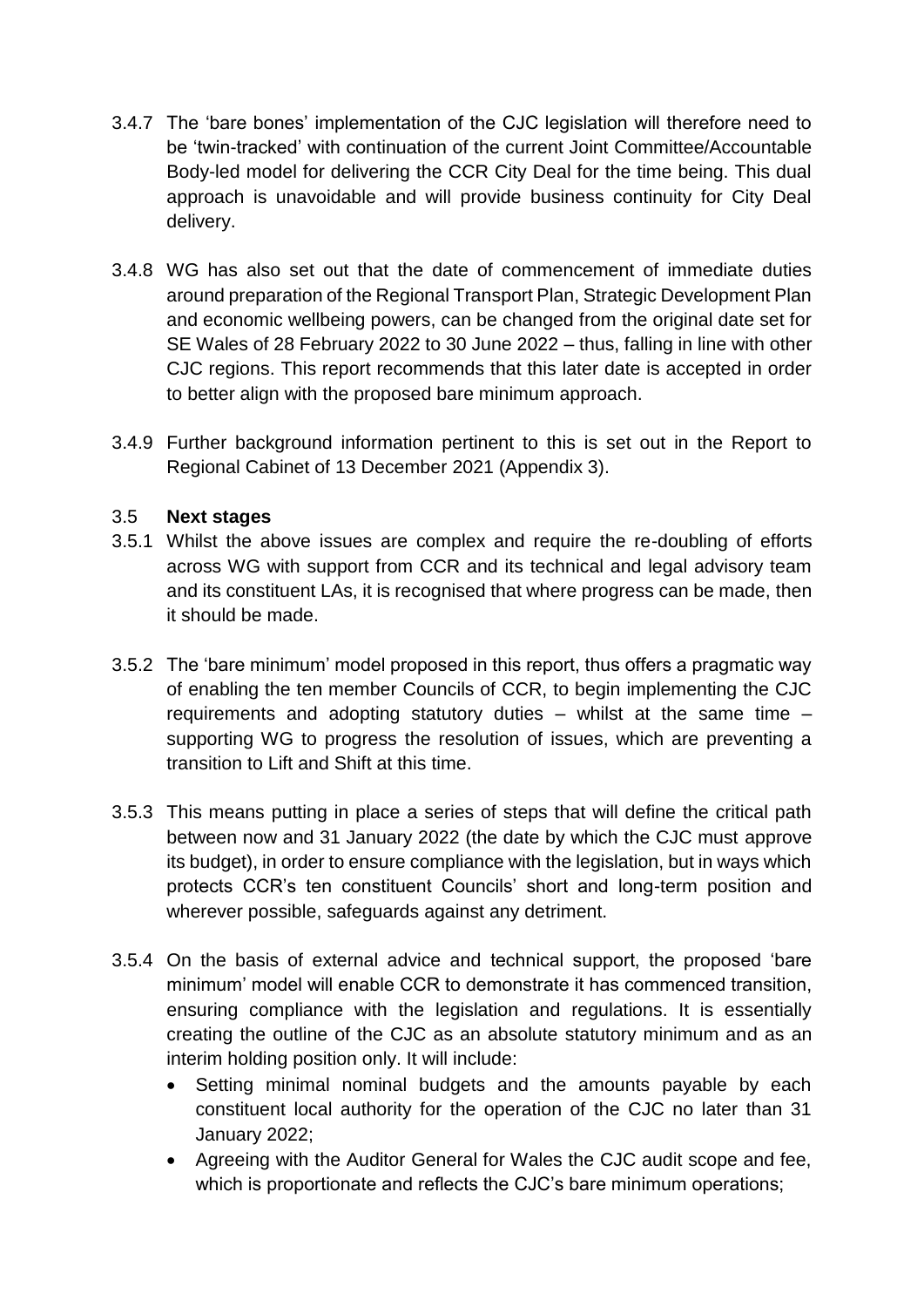- Adopting model Standing Orders and any basic supplements i.e. scheme of delegations (draft attached at Appendix 1);
- Arrangements to place any staff at disposal of CJC again this will be on the basis of proportionality;
- Establish statutory sub-committees e.g. Audit and Governance Committee etc.;
- Appoint Chair/ Vice Chair/s which can mirror existing CCR arrangements; and,
- Establish practical arrangements in respect of the CJC's basic infrastructure as a separate legal entity – accounting & reporting requirements, bank account, VAT registration, minimum insurances, proportionate records scheme etc.
- 3.5.5 The bare minimum model will operate on the expectation that the absolute minimal operational activity required will be undertaken. Therefore, any extraneous activity such as production of a business plan; meetings of the CJC beyond initial budget setting/ 'establishment'; meetings of the Audit and Governance Committee; and staffing arrangements beyond those linked to the above – is unlikely to take place.
- 3.5.6 In order to provide a level of certainty to all CJC stakeholders and constituent councils, the bare minimum model, will be predicated on being in place until the 31 March 2023. However, should the issues be resolved sooner, there is provision for the budget requirement to be re-visited in-year and as 'lift and shift' becomes do-able and is supported through the relevant financial status issues being resolved. This means that for the initial operating period - a nominal budget is set – with the clear expectation of minimal expenditure against it. This is an important principle. If even low-level expenditure can be justified, the advice is there is a strong case to avoid incurring such expenditure if it can be demonstrated that it would "prejudice the CJC's position or suffer any detriment".
- 3.5.7 Therefore, whilst a provisional budget can be set, and actions taken to set-up and 'ready' the CJC – it does not follow that enactment beyond this is necessary – at least until such time the CJC is ready to be operable and lift and shift can occur. The timeframe outlined above will be kept under constant review throughout the year as the outstanding matters are progressed and future reports will be brought back to Cabinet and/or Council as required.
- 3.5.8 The CJC will be required to comply with all necessary regulations and legal requirements. The principle of 'proportionality' will be adopted in assessing bare minimum compliance, along with the requirement to minimise any adverse budgetary impacts. It should be noted that the two duties to begin preparation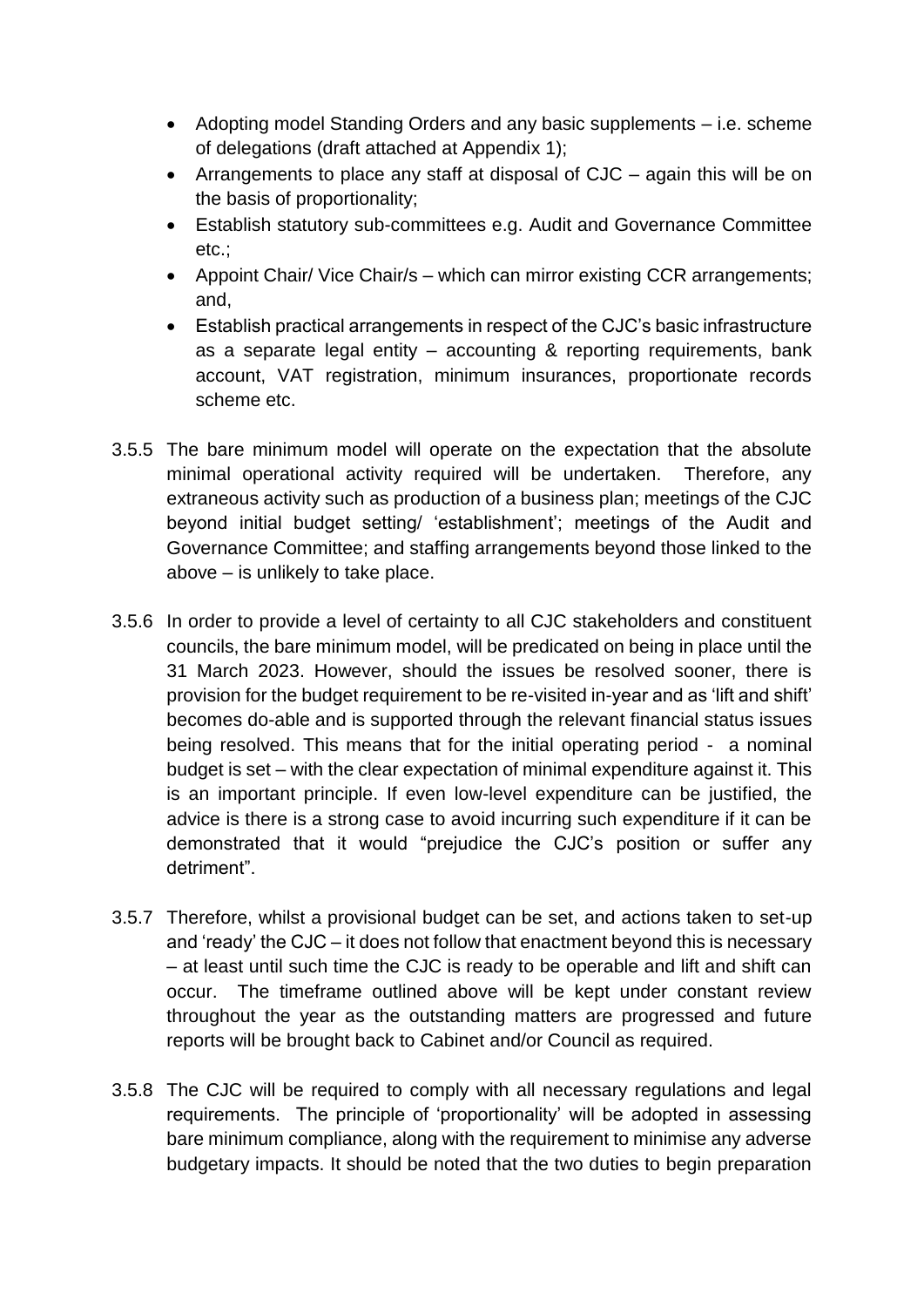of both a Regional Transport Plan and Strategic Development Plan will commence in 2022/23. As set out within this report, it is now proposed this date is re-set as 30 June 2022 and this has been communicated with Welsh Government. Whilst there are no immediate actions required in relation to the commencement duties, some progress will need to be demonstrated from July 2022 and plans for such will be presented to the CJC during the year.

- 3.5.9 This pragmatic, proportionate and reasonable approach will require key stakeholders to adopt a shared endeavour approach. As a result, consultation and engagement is ongoing with Audit Wales and Welsh Government.
- 3.5.10 It is envisaged that once a timescale is known to enable to re-commencement of 'lift and shift' – the original Transition Plan and arrangement set out in the report of 20 September 2021, can be re-activated.
- 3.5.11 It should also be noted that in setting this process in plan, the clear milestone to work towards is budget setting for the CJC on or before 31 January 2022. Approval of the budget requires unanimous support of CJC constituent councils. Brecon Beacons National Park Authority will feature as part of this in relation to the estimated budget for preparing an SDP and as such, ongoing communication and engagement is taking place.
- 3.5.12 Whilst work led by WG on behalf of all regions/ constituent CJCs in Wales, is underway with HMRC and HM Treasury on the outstanding issues named in this report, there are further updates to note. The SE Wales CJC is not a 'levying body' with an expectation that 'Connected Body' status can be secured to enable access to the LG Pension Scheme. In relation to access to Public Works Loan Board borrowing, at the relevant future point, WG has had initial positive discussions with HMT that suggest borrowing capability through this medium, can be considered and potentially, developed.
- 3.5.13 Work continues to be put in place regarding arrangements for interim accounting systems, processes and relevant systems infrastructure for the CJC. This is being carried out in partnership with RCT Council, which will be providing basic 'transactional services' for the initial period of 'bare minimum' CJC operation. CCR City Deal will continue to be supported by the 'Lead Council/ Accountable Body' mechanism. This reflects the arrangements underpinning the twin-tracking approach which will be needed, at least initially and until the remaining issues are resolved.

#### 3.6 **Risks and Issues**

3.6.1 There are several risks related to the proposed approach. However, if the bare minimum model principles set out above are adopted and risks continually mitigated against by the detailed technical work that is ongoing and continued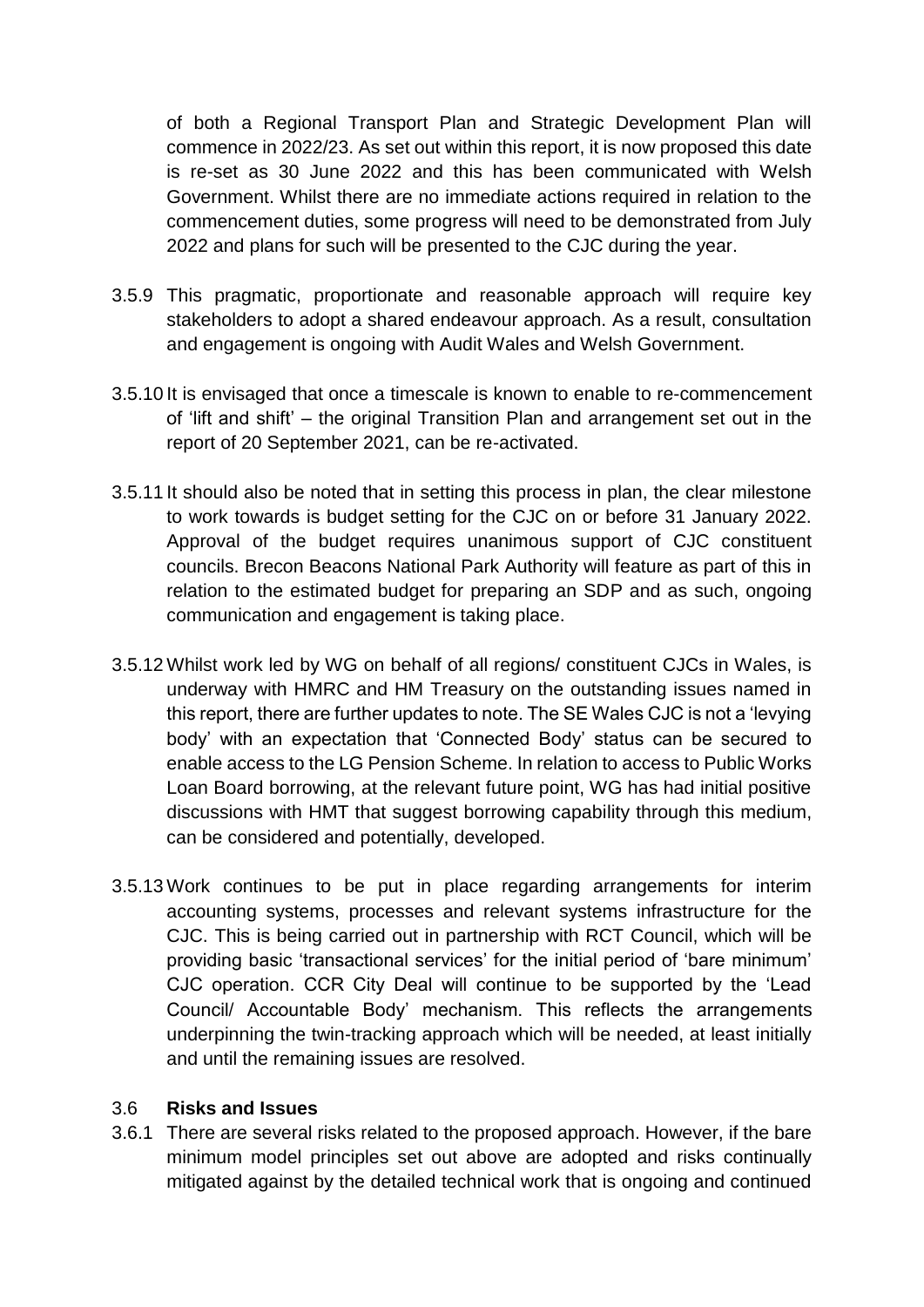liaison WG and Audit Wales, it is suggested that these can be kept in check, monitored and managed. This means that Value for Money issues can be responded to in as much, that the CJC keeps expenditure to the bare minimum during this interim period and on the basis of no significant detriment to its short or long-term operating model.

- 3.6.2 Other risks concern the resources now needed to implement 'bare minimum' with the aim being to meet these nominal costs from existing resources, albeit there will be some effect given efforts that will need to now be fully channelled to getting work done in an ever-decreasing timeframe. Timeframes present a further risk in that at this time, there is no clear point at which lift and shift occurring can be accurately estimated – however, this could be clarified via WG shortly. Arguably, the bigger issue is guaranteeing successful outcomes – although it is anticipated a strong case will be made to both HMRC and HMT and it remains the strong intent, and wider effect, of the WG legislation for CJCs to be part of the LG landscape and treated as if a Local Authority.
- 3.6.3 It should also be noted that the identification of risks to date, has arisen through work 'on the job'. Further risks that only become apparent through the process of application and implementation cannot be ruled out.
- 3.6.4 Potential risks around potential for double taxation at the point of lift and shift are unpreventable, with work needed ongoing to develop the conversations, flexibilities where they exist and pragmatism to deal with such eventualities. The possibility of fragmented legacy accounts also requires analysis and conclusions to be presented at the relevant time.

# **4. EQUALITY AND FUTURE GENERATIONS EVALUATION (INCLUDES SOCIAL JUSTICE, SAFEGUARDING AND CORPORATE PARENTING):**

- 4.1 This report is by the Chief Executive on behalf of the Cardiff Capital Region City Deal therefore an integrated Impact Assessment Document is not provided in the normal format.
- 4.2 However, in developing the Plan for the CJC and in considering its endorsement, regard should be had to:

(a) The Welsh Language (Wales) Measure 2011 and the Welsh Language Standards;

(b) Public sector duties under the Equalities Act 2010 (including specific Welsh public sector duties). Pursuant to these legal duties Councils must in making decisions have due regard to the need to (1) eliminate unlawful discrimination, (2) advance equality of opportunity and (3) foster good relations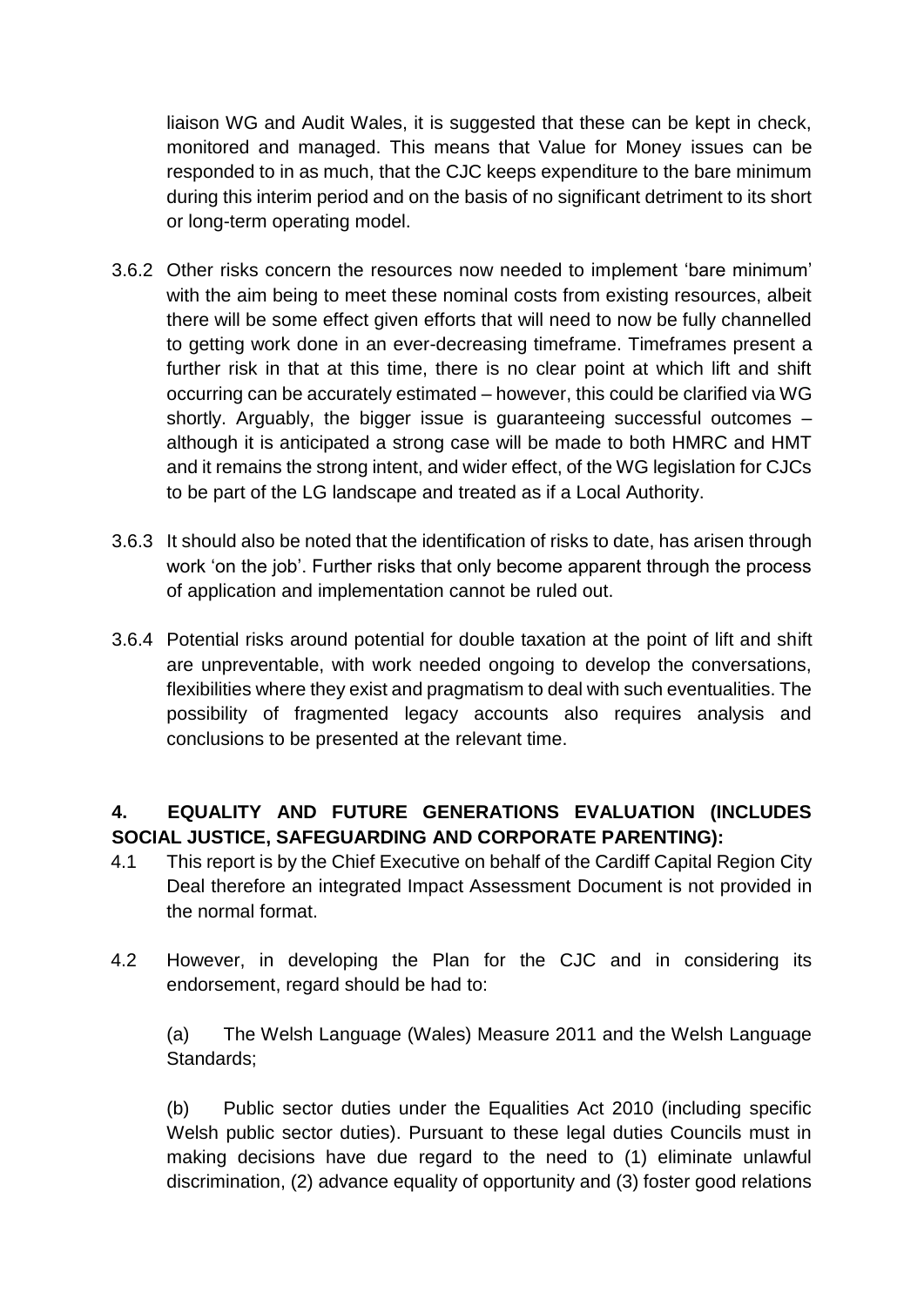on the basis of protected characteristics. Protected characteristics are a. Age; b. Gender reassignment; c. Sex; d. Race – including ethnic or national origin, colour or nationality; e. Disability; f. Pregnancy and maternity; g. Marriage and civil partnership; h. Sexual orientation; I. Religion or belief – including lack of belief, and.

(c) the Well Being of Future Generations (Wales) Act 2015. The Well-Being of Future Generations (Wales) Act 2015 ('the Act') is about improving the social, economic, environmental and cultural well-being of Wales. The Act places a 'well-being duty' on public bodies aimed at achieving 7 national well-being goals for Wales - a Wales that is prosperous, resilient, healthier, more equal, has cohesive communities, a vibrant culture and thriving Welsh language and is globally responsible. In discharging their respective duties under the Act, each public body listed in the Act (which includes the Councils comprising the CCRCD) must set and published wellbeing objectives. These objectives will show how each public body will work to achieve the vision for Wales set out in the national wellbeing goals. When exercising its functions, the Regional Cabinet should consider how the proposed decision will contribute towards meeting the wellbeing objectives set by each Council and in so doing achieve the national wellbeing goals. The wellbeing duty also requires the Councils to act in accordance with a 'sustainable development principle'. This principle requires the Councils to act in a way which seeks to ensure that the needs of the present are met without compromising the ability of future generations to meet their own needs. Put simply, this means that Regional Cabinet must take account of the impact of their decisions on people living their lives in Wales in the future. In doing so, Regional Cabinet must:

- o look to the long term.
- o focus on prevention by understanding the root causes of problems.
- o deliver an integrated approach to achieving the 7 national well-being goals.
- o work in collaboration with others to find shared sustainable solutions.
- $\circ$  involve people from all sections of the community in the decisions which affect them.

# **5. OPTIONS APPRAISAL**

5.1 An options appraisal has not been undertaken as this report sets out the implementation of the statutory requirements for the establishments of the South East Wales Corporate Joint Committee.

### **6. REASONS:**

6.1 The formation of CJC's as provided for in the Local Government and Elections (Wales) Act and will, over time, alter the landscape and governance of some strategic economic well-being, strategic planning and transportation functions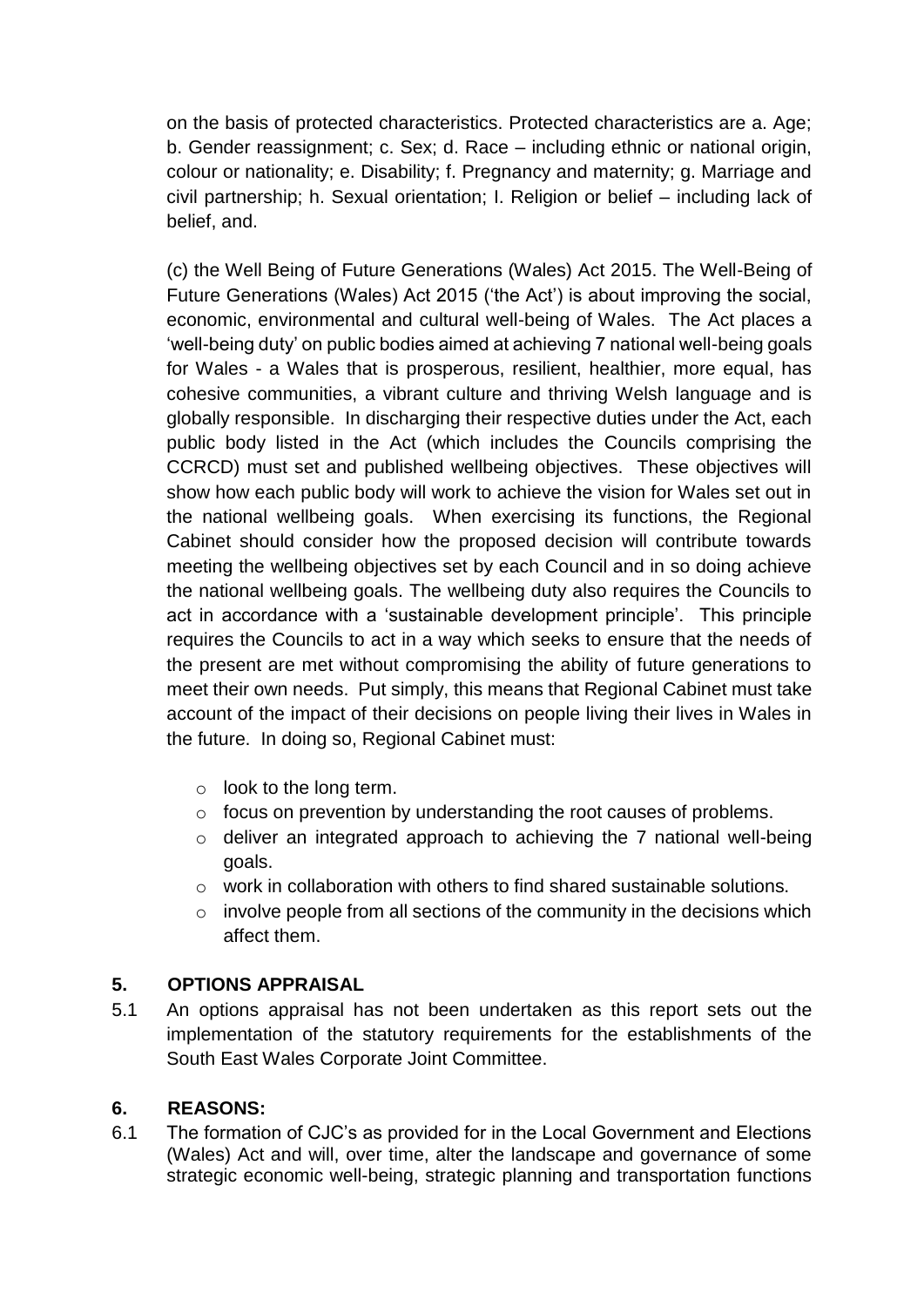currently undertaken by the constituent councils making up the CJC across the South East Wales Region or Welsh Government or another Welsh Government sponsored public body. WG hope they act as the catalyst to the development and implementation of collaborative arrangements across local government, where regional planning and delivery makes sense, using them as a means of maximising outcomes for the people of Wales by maintaining local democratic accountability, reducing complexity and making the best use of resources.

- 6.2 WG has published the regulations to establish the South East Wales CJC and set out, at a macro level, how the CJC would operate. Further detail and discussion will continue between the Welsh Government and 22 Welsh councils to set out clearly, the scope of the functions the CJCs will be responsible for.
- 6.3 In South East Wales, the Cardiff Capital Region Joint Cabinet has sought to be proactive and has agreed to transfer the functions under the City Deal agreement, previously approved by UK Government, Welsh Government and the ten councils in March 2016, to the South East Wales Corporate Joint **Committee**

### **7. RESOURCE IMPLICATIONS:**

- 7.1 CJC's will ultimately be funded by their constituent councils. The interim position in relation to the setting of the first CJC nominal budget by 31<sup>ST</sup> January 2022, standing orders and audit arrangements are set out in paragraphs 3.5.4, 3.5.6 and 3.5.7 above.
- 7.2 The CJC will ultimately have the flexibility to agree the staffing and resourcing required and to determine the approach it takes to such matters.
- 7.3 As set out in paragraph 3.5.4 above the current position in the creation of the outline of the CJC as an absolute statutory minimum and as an interim holding position it will include making arrangements to place any staff at the disposal of the CJC on the basis of proportionality.

## **8. CONSULTEES:**

CCR Regional Cabinet; Strategic Leadership Team All Members Seminar 17<sup>th</sup> January 2022

### **9. BACKGROUND PAPERS: N/A**

#### **10. AUTHOR:**

**Paul Matthews, Chief Executive on Behalf of the Cardiff Capital Region Frances O'Brien, Chief Officer Enterprise**

**CONTACT DETAILS: E-mail: [paulmatthews@monmouthshire.gov.uk](mailto:paulmatthews@monmouthshire.gov.uk)**